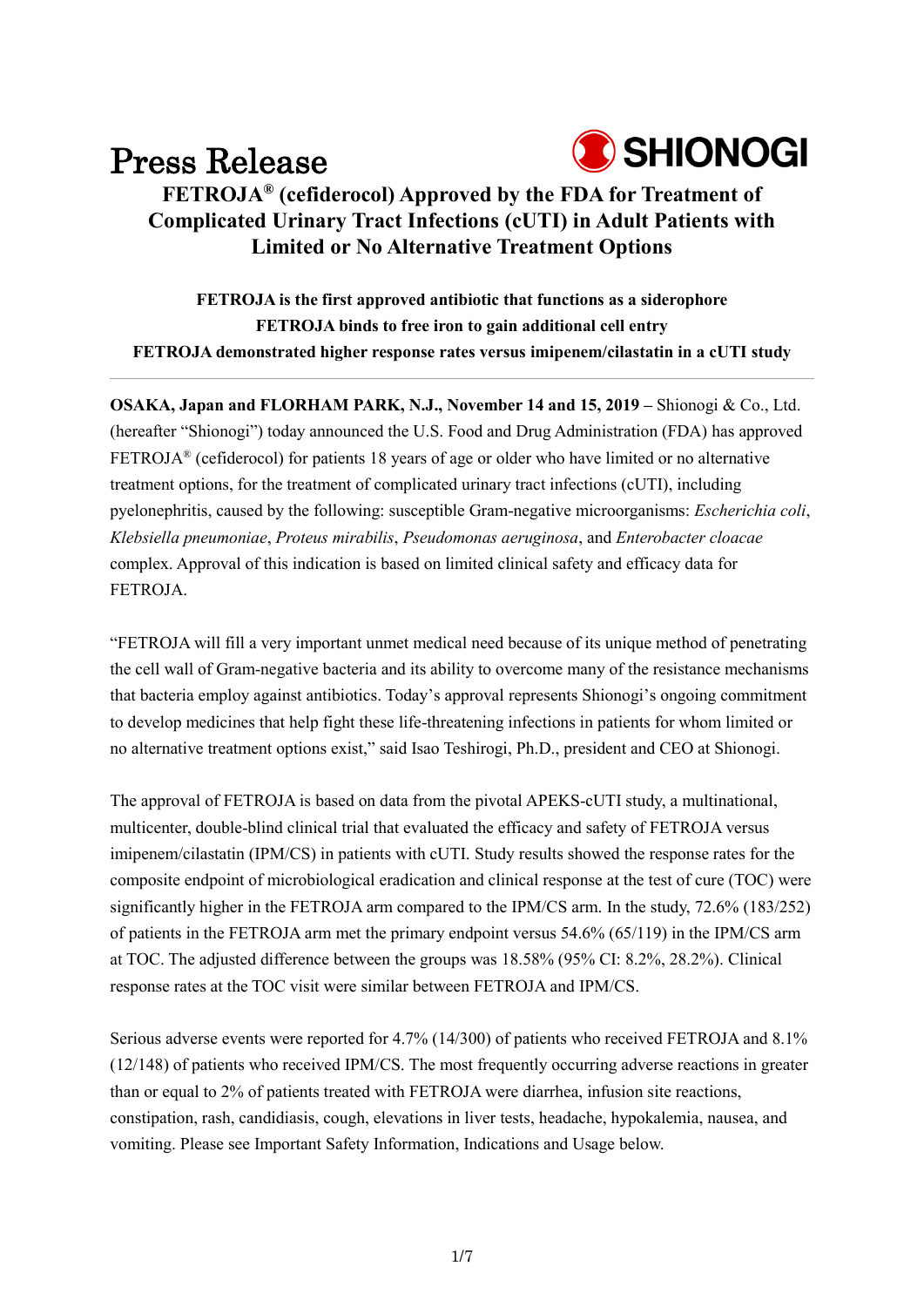

"In the pivotal study, cefiderocol achieved a higher response rate compared to imipenem/cilastatin," said George H. Karam, M.D., MACP, Paula Garvey Manship Chair of Medicine at the Louisiana State University School of Medicine. "With today's approval of cefiderocol, the infectious disease community now has a new type of antibiotic with a unique mechanism of cell entry to add to their toolkit to assist in the complexity of treating highly resistant pathogens that are occurring with increasing frequency in life-threatening infections."

FETROJA was designated a Qualified Infectious Disease Product (QIDP) by the FDA, providing Fast Track designation and Priority Review. Shionogi anticipates making FETROJA commercially available in early 2020.

#### **About Gram-negative Infections**

The increasing resistance of many infections caused by Gram-negative bacteria to existing therapies, including carbapenem-resistant Enterobacteriaceae and non-fermenting species such *as Pseudomonas aeruginosa* (*P. aeruginosa)*, *Acinetobacter baumannii* (*A. baumannii)*, and *Stenotrophomonas maltophilia* (*S. maltophilia*), poses a serious health challenge.<sup>1-5</sup> There is an increasing number of Gram-negative pathogens resistant to multiple antibiotics, making them difficult to treat and resulting in high mortality rates.<sup>6</sup> In the U.S., More than 2.8 million antibiotic-resistant infections occur in the United States each year, and more than 35,000 people die as a result.<sup>7</sup> In the EU, about 25,000 patients die from an infection with the selected multidrug-resistant bacteria.<sup>8</sup>The World Health Organization and the Centers for Disease Control and Prevention have identified carbapenem-resistant strains of Enterobacteriaceae, *P. aeruginosa,* and *A.baumannii* as the top priority in the research and development of new antibiotics.<sup>2,7</sup>

#### **About FETROJA® (cefiderocol) for injection**

 $FETROJA<sup>®</sup>$  (cefiderocol) is a cephalosporin antibiotic with a novel mechanism for penetrating the outer cell membrane of Gram-negative pathogens by acting as a siderophore. In addition to entering cells by passive diffusion through porin channels, FETROJA binds to ferric iron and is actively transported into bacterial cells through the outer membrane via the bacterial iron transporters, which function to incorporate this essential nutrient for bacteria.<sup>9</sup>These mechanisms allow cefiderocol to achieve higher concentrations in the periplasmic space where it can bind to penicillin-binding proteins and inhibit cell wall synthesis in the bacterial cells.<sup>9</sup> FETROJA has also demonstrated *in vitro* activity against certain bacteria that contain very problematic resistant enzymes such as ESBLs, AmpC, serineand metallo-carbapenemases. <sup>9</sup> Data from multinational surveillance studies for FETROJA demonstrated potent *in vitro* activity against a wide spectrum of Gram-negative pathogens including carbapenem-resistant *Acinetobacter baumannii (A. baumannii)*, *Pseudomonas aeruginosa (P. aeruginosa)*, Enterobacteriaceae, and *Stenotrophomonas maltophilia (S. maltophilia)*. <sup>1</sup> The clinical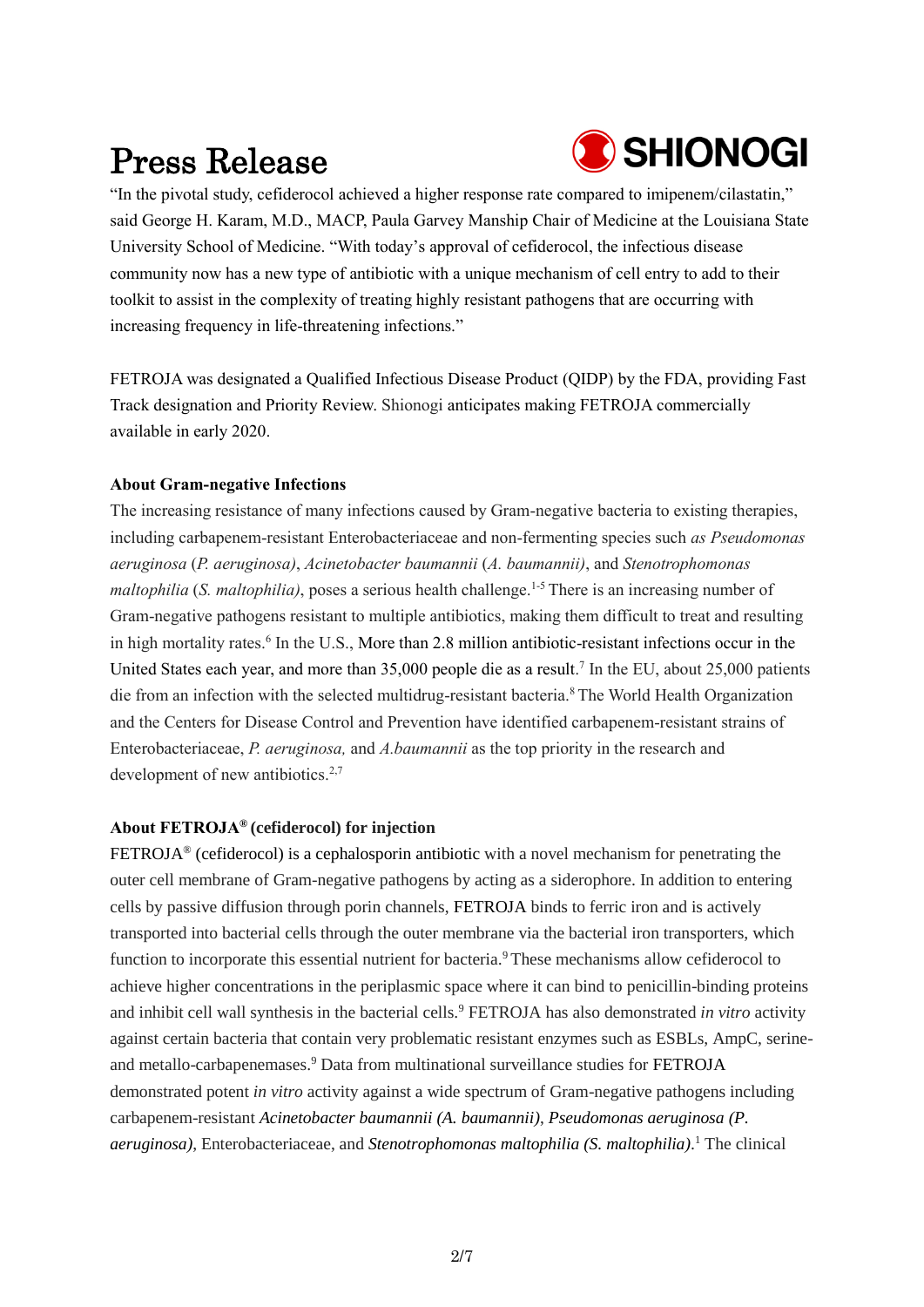

significance of the *in vitro* data is unknown. FETROJA has poor *in vitro* activity against Grampositive or anaerobic bacteria.

Shionogi also submitted a marketing authorization application for cefiderocol to the European Medicines Agency and it was accepted in March 2019.<sup>10</sup>

#### **Important Safety Information**

#### **Contraindications**

FETROJA® (cefiderocol) is contraindicated in patients with a known history of severe hypersensitivity to cefiderocol or other beta-lactam antibacterial drugs, or any other component of FETROJA.

#### **Warnings and Precautions**

#### **Increase in All-Cause Mortality in Patients with Carbapenem-Resistant Gram-Negative Bacterial Infections**

An increase in all-cause mortality was observed in patients treated with FETROJA as compared to best available therapy (BAT) in a multinational, randomized, open-label trial in critically ill patients with carbapenem-resistant Gram-negative bacterial infections (NCT02714595). Patients with nosocomial pneumonia, bloodstream infections, sepsis, or cUTI were included in the trial. BAT regimens varied according to local practices and consisted of one-to-three antibacterial drugs with activity against Gram-negative bacteria. Most of the BAT regimens contained colistin.

The increase in all-cause mortality occurred in patients treated for nosocomial pneumonia, bloodstream infections, or sepsis. The 28-Day all-cause mortality was higher in patients treated with FETROJA than in patients treated with BAT [25/101 (24.8%) vs. 9/49 (18.4%), treatment difference 6.4%, 95% CI (-8.6, 19.2)]. All-cause mortality remained higher in patients treated with FETROJA than in patients treated with BAT through Day 49 [34/101 (33.7%) vs. 10/49 (20.4%), treatment difference 13.3%, 95% CI (-2.5, 26.9)]. Generally, deaths were in patients with infections caused by Gram-negative organisms, including nonfermenters such as *Acinetobacter baumannii, Stenotrophomonas maltophilia,* and *Pseudomonas aeruginosa,* and were the result of worsening or complications of infection, or underlying comorbidities. The cause of the increase in mortality has not been established. The safety and efficacy of FETROJA has not been established for the treatment of nosocomial pneumonia, bloodstream infections, or sepsis.

Reserve FETROJA for use in patients who have limited or no alternative treatment options for the treatment of cUTI. Closely monitor the clinical response to therapy in patients with cUTI.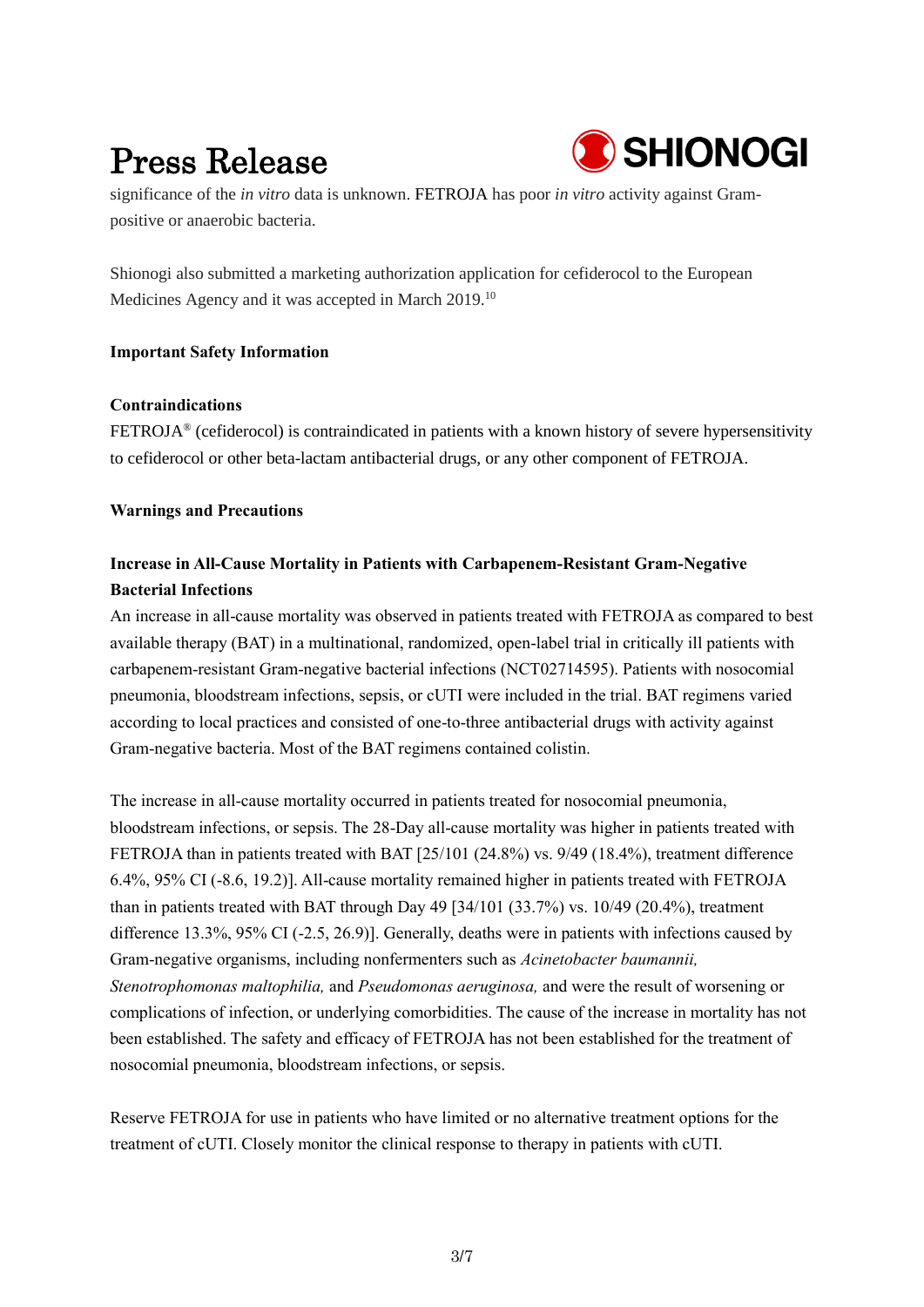

#### **Hypersensitivity Reactions**

Serious and occasionally fatal hypersensitivity (anaphylactic) reactions and serious skin reactions have been reported in patients receiving beta-lactam antibacterial drugs. Hypersensitivity was observed in FETROJA clinical trials. These reactions are more likely to occur in individuals with a history of betalactam hypersensitivity and/or a history of sensitivity to multiple allergens. There have been reports of individuals with a history of penicillin hypersensitivity who have experienced severe reactions when treated with cephalosporins. Before therapy with FETROJA is instituted, inquire about previous hypersensitivity reactions to cephalosporins, penicillins, or other beta-lactam antibacterial drugs. Discontinue FETROJA if an allergic reaction occurs.

#### *Clostridium difficile***-Associated Diarrhea (CDAD)**

*Clostridioides difficile*-associated diarrhea (CDAD) has been reported for nearly all systemic antibacterial agents, including FETROJA. CDAD may range in severity from mild diarrhea to fatal colitis. Treatment with antibacterial agents alters the normal flora of the colon and may permit overgrowth of *C*. *difficile*.

*C. difficile* produces toxins A and B, which contribute to the development of CDAD. Hypertoxinproducing strains of *C. difficile* cause increased morbidity and mortality, as these infections can be refractory to antimicrobial therapy and may require colectomy. CDAD must be considered in all patients who present with diarrhea following antibacterial use. Careful medical history is necessary because CDAD has been reported to occur more than two months after the administration of antibacterial agents.

If CDAD is suspected or confirmed, antibacterial drugs not directed against *C. difficile* may need to be discontinued. Manage fluid and electrolyte levels as appropriate, supplement protein intake, monitor antibacterial treatment of *C. difficile*, and institute surgical evaluation as clinically indicated.

#### **Seizures and Other Central Nervous System (CNS) Adverse Reactions**

Cephalosporins, including FETROJA, have been implicated in triggering seizures. Nonconvulsive status epilepticus (NCSE), encephalopathy, coma, asterixis, neuromuscular excitability, and myoclonia have been reported with cephalosporins particularly in patients with a history of epilepsy and/or when recommended dosages of cephalosporins were exceeded due to renal impairment. Adjust FETROJA dosing based on creatinine clearance. Anticonvulsant therapy should be continued in patients with known seizure disorders. If CNS adverse reactions including seizures occur, patients should undergo a neurological evaluation to determine whether FETROJA should be discontinued.

#### **Development of Drug-Resistant Bacteria**

Prescribing FETROJA in the absence of a proven or strongly suspected bacterial infection or a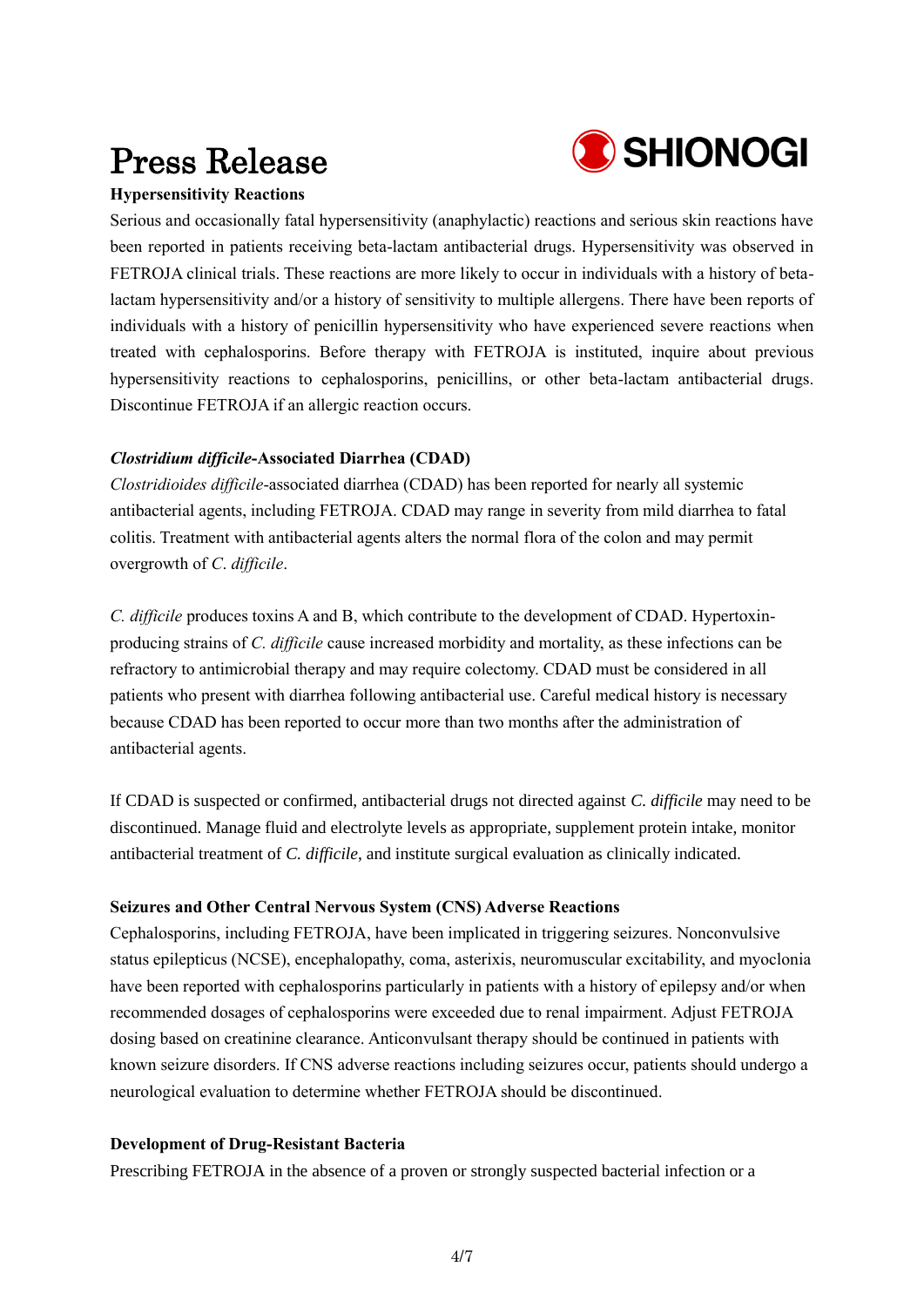

prophylactic indication is unlikely to provide benefit to the patient and may increase the risk for development of drug-resistant bacteria.

#### **Adverse Reactions**

The most common adverse reactions occurring in  $(>2%)$  of patients receiving FETROJA compared to imipenem/cilastatin in clinical trials were: diarrhea (4% vs 6%), infusion site reactions (4% vs 5%), constipation (3% vs 4%), rash (3% vs <1%), candidiasis (2% vs 3%), cough (2% vs <1%), elevations in liver tests (2% vs <1%), headache (2% vs 5%), hypokalemia (2% vs 3%), nausea (2% vs 4%), and vomiting (2% vs 1%).

**Report side effects to the FDA at 1-800-FDA-1088 or [http://www.fda.gov/medwatch.](http://www.fda.gov/medwatch) Report side effects to Shionogi Inc. at 1-800-849-9707.** 

#### **Indications and Usage**

#### **Indication**

FETROJA® (cefiderocol) is indicated in patients 18 years of age or older who have limited or no alternative treatment options for the treatment of complicated urinary tract infections (cUTI), including pyelonephritis caused by the following susceptible Gram-negative microorganisms: *Escherichia coli*, *Klebsiella pneumoniae*, *Proteus mirabilis*, *Pseudomonas aeruginosa*, and *Enterobacter cloacae* complex.

Approval of this indication is based on limited clinical safety and efficacy data for FETROJA.

#### **Usage**

To reduce the development of drug-resistant bacteria and maintain the effectiveness of FETROJA and other antibacterial drugs, FETROJA should be used only to treat or prevent infections that are proven or strongly suspected to be caused by susceptible bacteria. When culture and susceptibility information are available, they should be considered in selecting or modifying antibacterial therapy. In the absence of such data, local epidemiology and susceptibility patterns may contribute to the empiric selection of therapy.

#### **For full Prescribing Information, please visit [Shionogi.com.](https://www.shionogi.com/wp-content/themes/pdfs/fetroja.pdf)**

#### **About Shionogi**

Shionogi & Co., Ltd. is a Japanese major research-driven pharmaceutical company dedicated to bringing benefits to patients based on its corporate philosophy of "supplying the best possible medicine to protect the health and wellbeing of the patients we serve." The company currently markets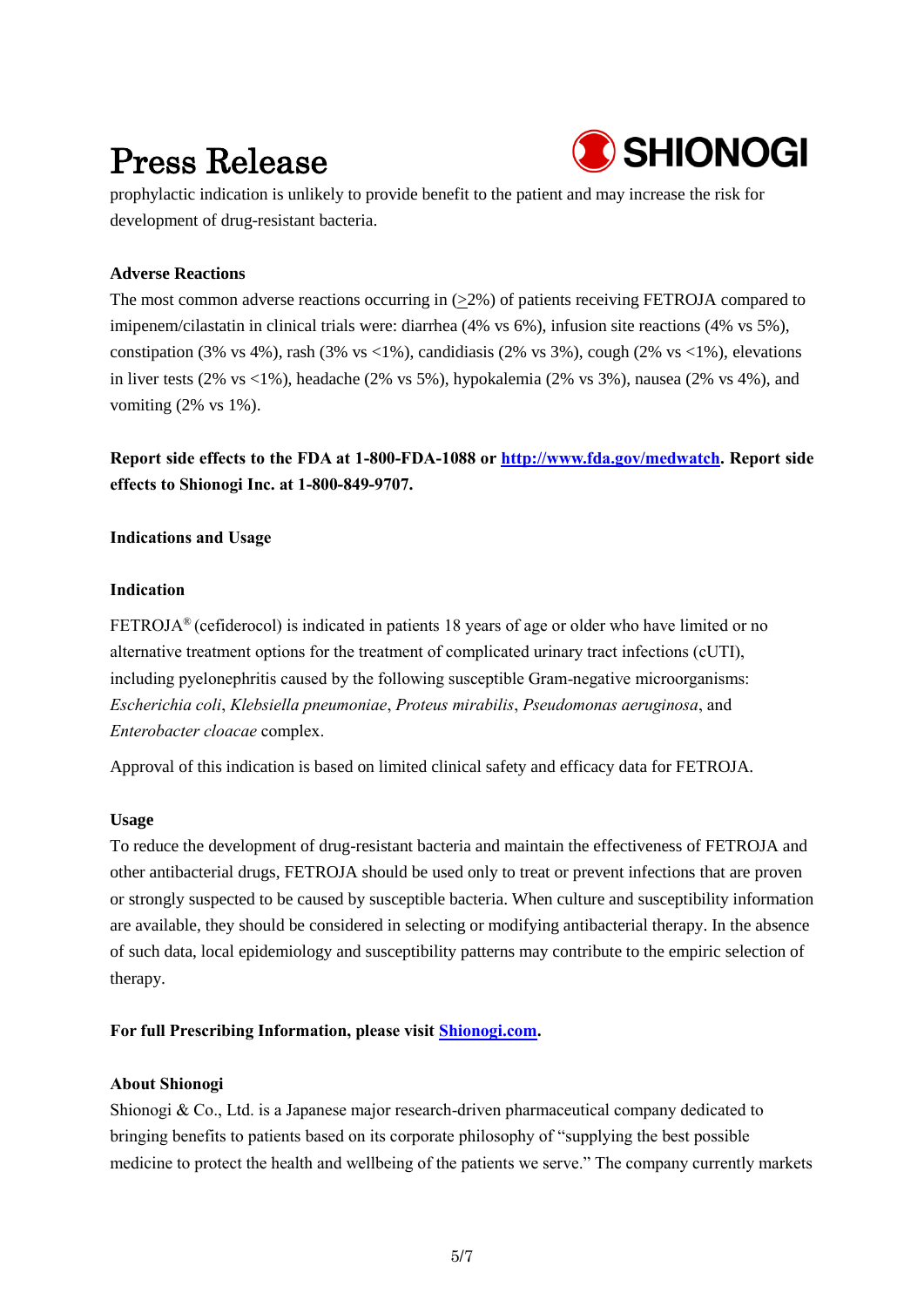

products in several therapeutic areas including anti-infectives, pain, cardiovascular diseases, and gastroenterology. Our pipeline is focused on infectious disease, pain, CNS, and oncology. For more information on Shionogi & Co., Ltd., visit [www.shionogi.co.jp/en.](http://www.shionogi.co.jp/en/) Shionogi Inc. is the U.S. subsidiary of Shionogi & Co., Ltd. based in N.J. For more information on Shionogi Inc., please visit [https://www.shionogi.com/.](https://www.shionogi.com/)

#### **Forward-Looking Statements**

*This announcement contains forward-looking statements. These statements are based on expectations in light of the information currently available, assumptions that are subject to risks and uncertainties which could cause actual results to differ materially from these statements. Risks and uncertainties include general domestic and international economic conditions such as general industry and market conditions, and changes of interest rate and currency exchange rate. These risks and uncertainties particularly apply with respect to product-related forward-looking statements. Product risks and uncertainties include, but are not limited to, completion and discontinuation of clinical trials; obtaining regulatory approvals; claims and concerns about product safety and efficacy; technological advances; adverse outcome of important litigation; domestic and foreign healthcare reforms and changes of laws and regulations. Also, for existing products, there are manufacturing and marketing risks, which include, but are not limited to, inability to build production capacity to meet demand, unavailability of raw materials, and entry of competitive products. The company disclaims any intention or obligation to update or revise any forward-looking statements whether as a result of new information, future events, or otherwise.*

#### **For further information, contact:**

Shionogi & Co., Ltd. Corporate Communications Telephone: +81-6-6209-7885 Fax: +81-6-6229-9596

Shionogi Inc. U.S. Media Contact Lindsay Bohlander Director, Advocacy & PR +1 973-307-3718 [lindsay.bohlander@shionogi.com](mailto:lindsay.bohlander@shionogi.com)

#### **References**

1. Hackel M, Tsuji M, Yamano Y, et al. *In Vitro* Activity of the Siderophore Cephalosporin, Cefiderocol, Against a Recent Collection of Clinically Relevant Gram-Negative Bacilli from North America and Europe, Including Carbapenem Non-Susceptible Isolates: The SIDERO-WT-2014 Study. *Antimicrob Agents Chemother*. 2017;61(9):e00093−17. doi.org/10.1128/AAC.00093- 17.